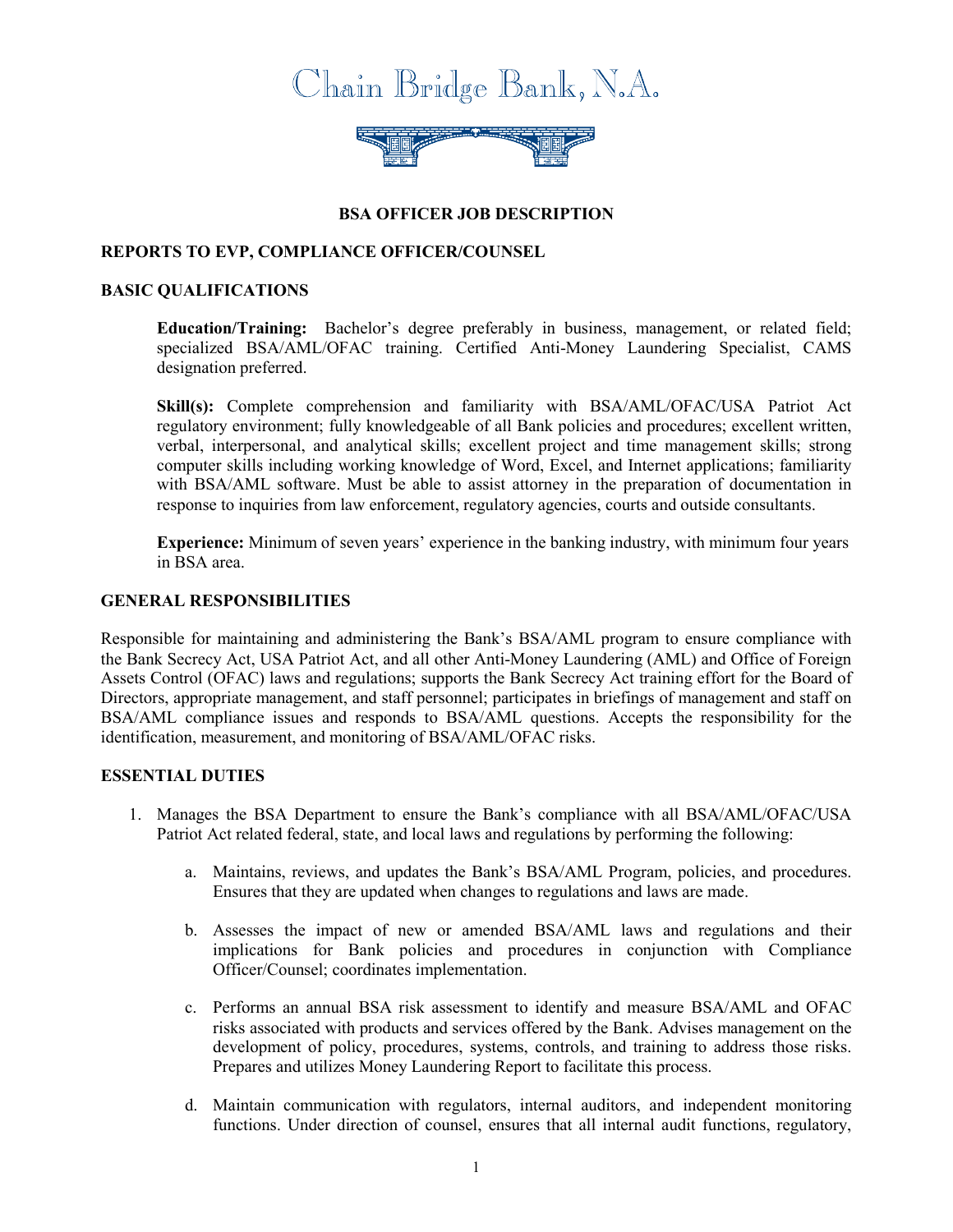



and law enforcement agencies requests, findings and recommendations are complied with in a timely manner under direction of Compliance Officer/Counsel.

- e. Conducts reviews of customer accounts using applicable software and other transaction monitoring processes to analyze and investigate suspicious or unusual customer activity for identified medium and higher risk customers independently.
- f. Conducts customer due diligence and risk assessment analysis of personal and commercial customer relationships. Conducts enhanced due diligence reviews for customers identified as higher risk.
- g. Investigate and research ACH, wire, or any check irregularities found by Operations, facilitate efficient process for investigations and file SARs, if necessary.
- h. Review suspicious activity detected by the use of automated system reports, referral by branch personnel or others and report unusual activities in the form of a Suspicious Activity Report (SAR) filing.
- i. Ensure that 314(a) requests, Currency Transaction Reports (CTRs) and SARs are completed accurately and completely and filed with FinCEN on time. Serve as point of contact in FinCen secure information sharing 314(b).
- j. Maintain ongoing development and maintenance of the Bank's automated AML software. Review effectiveness of automated system reports and recommend changes or modifications, if necessary.
- k. Respond to BSA related questions, issues, and concerns from all department managers, bank officers, and employees.
- 2. Develop, maintain, and coordinate a BSA/AML and OFAC training program. Maintains all BSA/AML and OFAC training records.
	- a. Performs BSA/AML and OFAC training for new hire personnel and ongoing BSA/AML and OFAC training and education for appropriate management and staff personnel as needed.
	- b. Performs annual Board of Directors BSA/AML and OFAC training. Provides BSA/AML updates to the Board when needed.
- 3. Monitors BSA/AML industry developments and maintains advanced knowledge of new and amended laws and regulations impacting the Program and Risk Assessment.
- 4. Organizes the work and activities of the BSA group in order to achieve established goals; monitors the efficiency and performance of the group versus established standards.
- 5. Prepares and reports developments on significant BSA matters to the Regulatory Compliance Committee, leads weekly BSA group meetings.
- 6. Assists in overall Bank security.